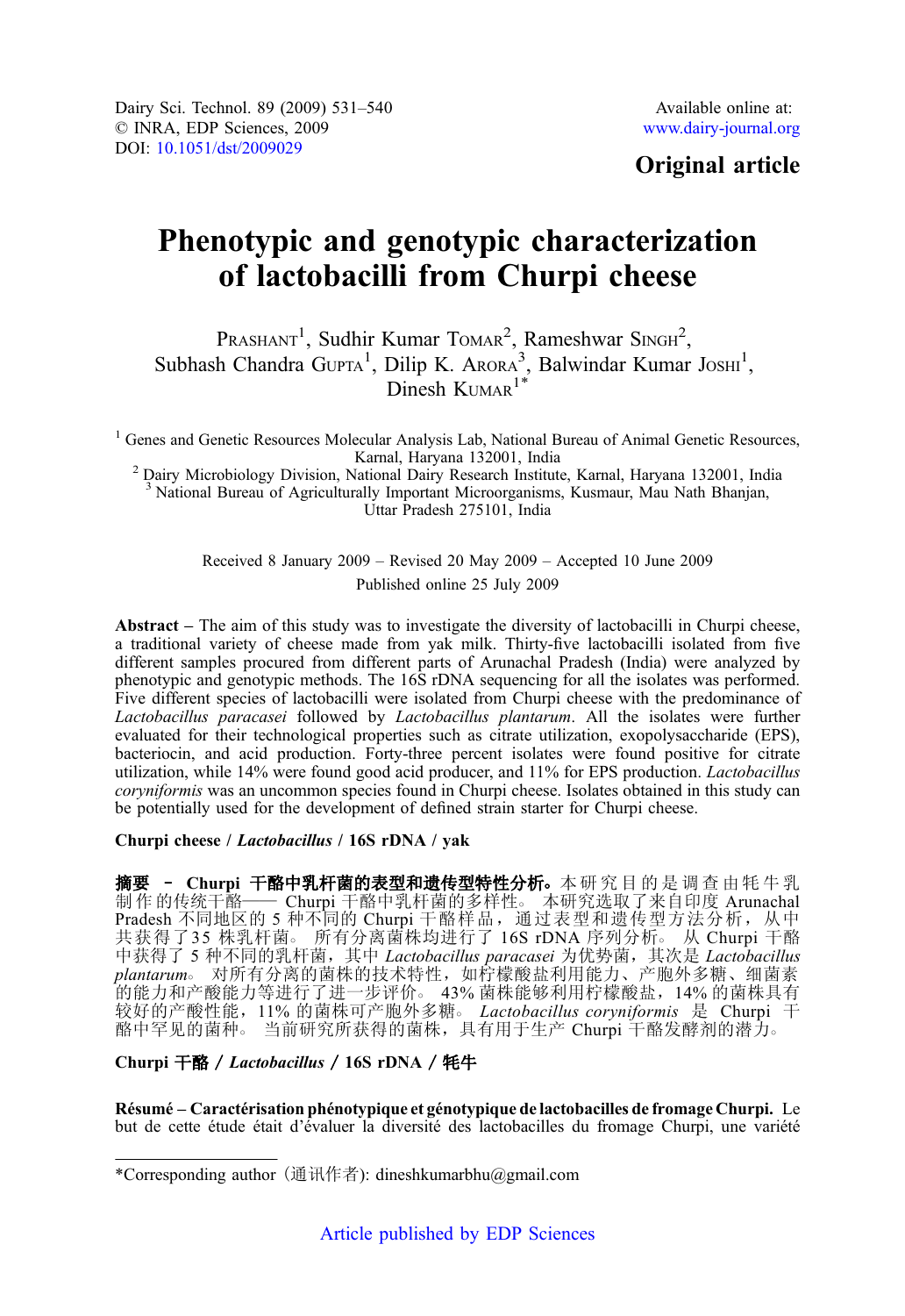traditionnelle de fromage fabriqué à partir de lait de yak. Trente-cinq lactobacilles isolés de cinq échantillons différents obtenus de différents endroits d'Arunachal Pradesh (Inde) ont été analysés à l'aide de méthodes phénotypiques et génotypiques. Le séquençage de l'ADNr 16S de tous les isolats a été réalisé. Cinq espèces différentes de lactobacilles ont été isolées du fromage Churpi avec une prédominance de Lactobacillus paracasei suivi par Lactobacillus plantarum. Tous les isolats ont ensuite été évalués pour leurs propriétés technologiques telles que l'utilisation du citrate, la production d'exopolysaccharides (EPS), de bactériocine et d'acide. 43 % des isolats se sont avérés positifs pour l'utilisation du citrate, 14 % bons producteurs d'acide et 11 % producteurs d'EPS. Lactobacillus coryniformis, espèce rare dans le fromage, a été trouvé dans le fromage Churpi. Les isolats obtenus dans la présente étude pourraient servir au développement de levains de souches définies pour la fabrication de fromage Churpi.

fromage Churpi / Lactobacillus / ADNr 16S / lait de yak

#### 1. INTRODUCTION

Yak (Bos grunniens; now Poephagus grunniens) is one of a few domesticated animals capable of surviving in extreme environmental conditions. It is mainly found in the highlands of the Nepalese Himalayas, India (Kashmir and Arunachal Pradesh), China (Tibetan highlands), Mongolia, and Bhutan. The composition of yak milk is 16.9–17.7 g·L−<sup>1</sup> dry matter, 49–53 g·L−<sup>1</sup> protein, 55–72 g·L<sup>-1</sup> fat, 45–50 g·L<sup>-1</sup> lactose, and 8–9  $g \cdot \widetilde{L}^{-1}$  minerals [\[20\]](#page-9-0). Yak milk is processed into a number of dairy products such as butter, fermented milk (e.g. Kurut), and cheese (e.g. Churpi). Churpi, the socalled in Tibetan and Nepali languages and byaslag in Mongolia, is a delicious cheese having a consistency ranging from soft to slightly hard, color white to orange, taste and odor, sour to pungent, pH 5.97– 7.0. It is traditionally made from yak milk in an indigenous cylindrical churner made of wood and bamboo strips. Churpi cheese is an artisanal cheese manufactured from raw yak milk on a small scale and at a household level with the common practice of backslopping. Cheese blocks are brined and aged for 4–5 months at ambient temperature for the development of a good flavor. The chemical composition of yak cheese is around 68.2% of total solid (TS), 49.4% of butterfat on a dry matter basis, and 1.37% of salt [[20](#page-9-0)]. It is largely consumed in the Himalayan highland and its industrial production is not yet standardized.

The biodiversity of commercial starters has become limited due to the large-scale use of starter culture for industrial fermentation process. Traditional dairy products have their natural microflora from non-pasteurized milk and raw materials are still the source of new strains [[19](#page-9-0)]. Pure cultures isolated from complex ecosystems of traditionally fermented foods exhibit a diversity of metabolic activities that diverge strongly from the ones of comparable strains used as industrial bulk starters [\[11](#page-9-0)]. Thus, efforts should be made to preserve the microbial diversity of raw milk and traditional dairy products. Knowledge of the prevalence of lactic acid bacteria (LAB) in the natural flora of Churpi can pave the way for the formulation of defined strain starter. Microbial diversity has been studied using various DNA fingerprinting techniques like RAPD-PCR, RFLP, ribotyping, and DGGE. However, sequencing of 16S rRNA gene is more reliable for molecular ecology and diversity analysis study because it is difficult to identify minor components of microbiota by other methods [\[10\]](#page-9-0). In the context of Churpi, no previous report concerning the genotypic and phenotypic characterization of the microflora has been found. Hence, this study was taken up with the objective of phenotypic, genotypic, and technological characterization of Lactobacillus isolated from Churpi cheese.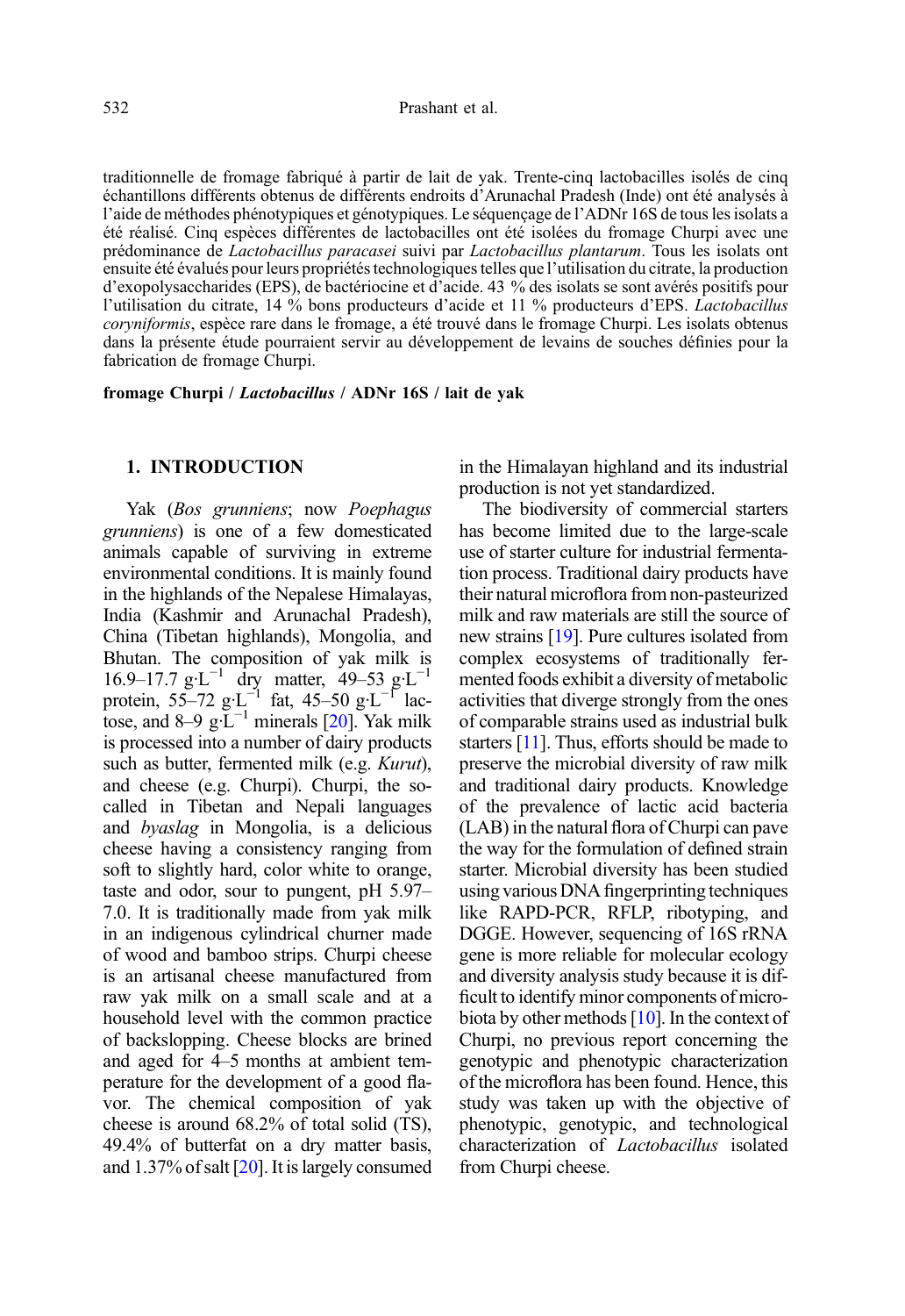# 2. MATERIALS AND METHODS

#### 2.1. Samples

Five Churpi cheese samples were analyzed in this study, of which two were obtained from the National Research Centre for Yak (NRCY, Arunachal Pradesh) and three samples were procured from domestic sources and local markets of Arunachal Pradesh. All samples were collected aseptically in sterile NASCO sampling bags kept in an ice box and transported to the laboratory for analysis.

### 2.2. Isolation of Lactobacillus

Ten grams of cheese sample were homogenized with 90 mL of 2% trisodium citrate, serially diluted  $(10^{-1}$ - $10^{-8})$  in saline solution, plated into DeMan, Rogosa and Sharpe (MRS) agar medium (Oxoid, Hampshire, England), and incubated under anaerobic conditions in  $CO<sub>2</sub>$  incubator (New Brunswick Scientific Co., NJ, USA) at 37 °C for 48–72 h. Twenty colonies were randomly picked from each plate and purified by streaking on MRS agar plates. A total of 200 colonies were screened on the basis of Gram reaction, morphology, and catalase test; 35 putative Lactobacillus isolates so obtained were further characterized by biochemical and molecular methods. The isolates were preserved by lyophilization (Edwards High Vacuum International, Sussex, England) and also as glycerol stocks (MRS broth with 30% glycerol) at −20 °C for further characterization.

# 2.3. Reference strains

The reference strains viz. Lactobacillus plantarum NCDC 221 (NCDO 340), Lactobacillus delbrueckii ssp. lactis NCDC 3 (ATCC 4797), Lactobacillus fermentum NCDC 155 (ATCC 8289),

Lactobacillus paracasei NCDC 63 (ATCC 393), Lactobacillus rhamnosus NCDC 24 (ATCC 8014), Lactobacillus helveticus NCDC 5 (ATCC 8018), and Lactobacillus brevis NCDC 337 (ATCC 14869) were obtained from the National Collection of Dairy Cultures (NCDC), National Dairy Research Institute, Karnal, Haryana, India.

### 2.4. Phenotypic characterization of isolates

Isolates were Gram-stained and tested for catalase activity. All isolates were tested for their ability to grow at 10, 15, and 45 °C, at different concentrations of NaCl (4%, 6.5%, and 8%), at pH 3.9 and 9.6, and their ability to produce  $CO<sub>2</sub>$  by the fermentation of glucose and  $NH<sub>3</sub>$  production from arginine. Sugar fermentation patterns were determined using the CHL as basal medium.

#### 2.5. Microbiological analysis

For enumerating LAB, 10 g of each cheese sample was dissolved in 90 mL of 2% sodium citrate buffer, which was serially diluted using physiological saline  $(10^{-5},$ 10<sup>-6</sup>, and 10<sup>-7</sup>). LAB were enumerated by pour plating the dilutions on lactic agar (Oxoid, Hampshire, England) and incubating for 72 h at 37  $\degree$ C.

#### 2.6. Genotypic characterization of Lactobacillus

Genomic DNA was extracted from 2 mL samples of overnight cultures grown in MRS broth at 37 °C as previously described [[13\]](#page-9-0). *Lactobacillus* genus-specific primer ([Tab. I\)](#page-3-0) targeting 16S rRNA gene was used for the confirmation of Lactobacillus genus as previously described [\[7\]](#page-9-0). Polymerase chain reaction (PCR) was performed for the identification of isolates in 25 μL of reaction volume, containing 50–100 ng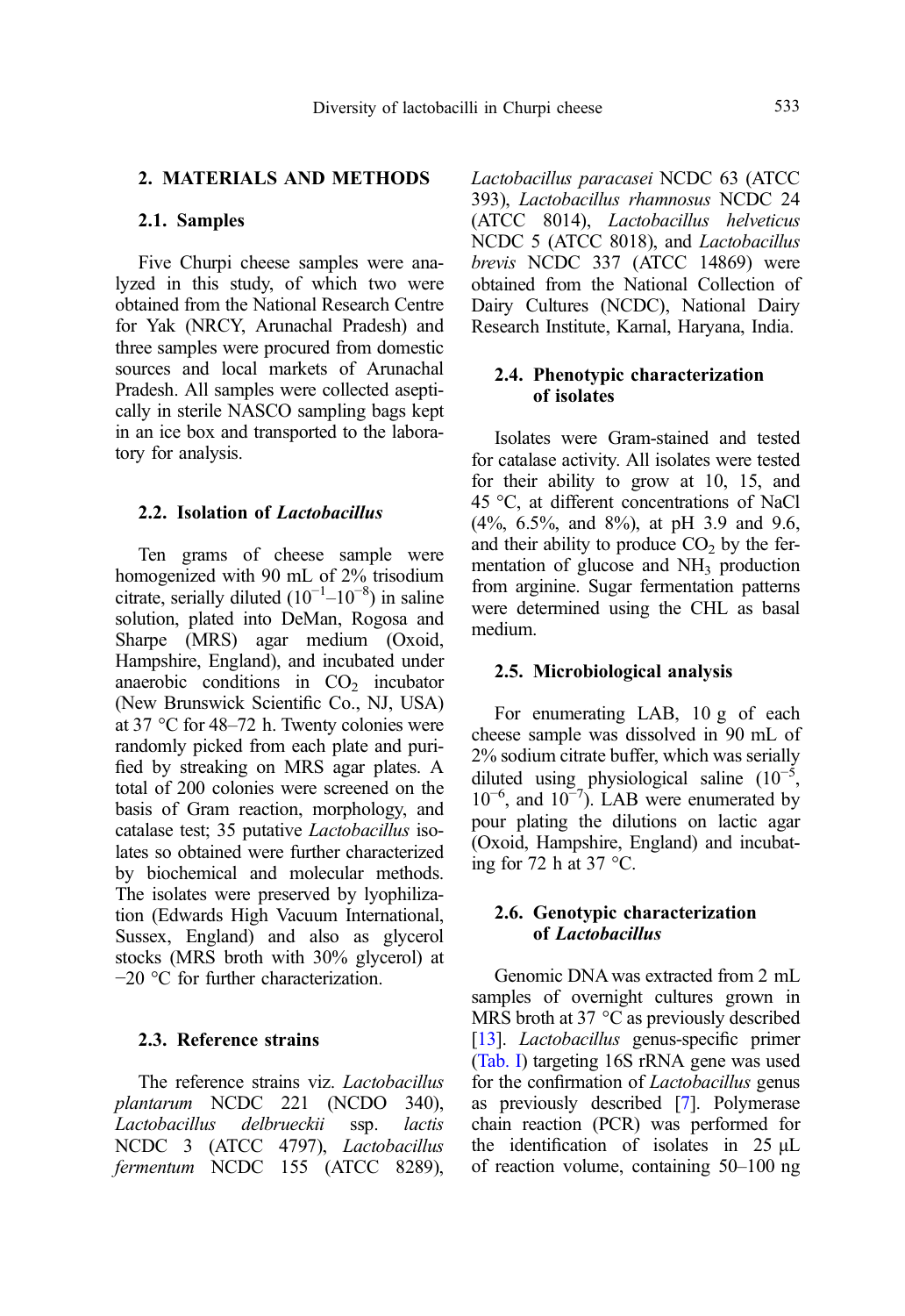| Target                 | Primer<br>Primer sequence $5'-3'$ |                                                             | Ta $(^{\circ}C)$ | Product size (bp) | Reference |
|------------------------|-----------------------------------|-------------------------------------------------------------|------------------|-------------------|-----------|
| Lactobacillus genus    | Genus-F<br>Genus-R                | <b>CTCAAAACTAAACAAAGTTTC</b><br><b>CTTGTACACACCGCCCGTCA</b> | 55               | 250               | $^{[7]}$  |
| 7F<br>$S-G-Lab-0677-R$ | 7F<br>S-G-Lab-0677-R              | AGAGTTTGAT(C/T)(A/C)TGGCTCAG<br>CACCGCTACACATGGAG           | 57               | 700               | [8, 12]   |
| L. casei               | Y1<br>L. casei                    | TGGCTCAGAACGAACGCTAGGCCCG<br>TGCACTGAGATTCGACTTAA           | 52               | 290               | [19, 23]  |
| L. paracasei           | Y1<br>L. paracasei                | TGGCTCAGAACGAACGCTAGGCCCG<br>CACCGAGATTCAACATGG             | 52               | 290               | [18, 22]  |
| L. pentosus            | 16<br>L. pentosus                 | <b>GCTGGATCACCTCCTTTC</b><br><b>GTATTCA ACTTATTAGA ACG</b>  | 53               | 220               | $^{[5]}$  |
| L. plantarum           | 16<br>L. plantarum                | <b>GCTGGATCACCTCCTTTC</b><br><b>ATGAGGTATTCAACTTATG</b>     | 53               | 220               | $[5]$     |
| prtP                   | P <sub>6</sub><br>P7              | CAACACGGCATGCATGTTGC<br>CTGGCGTTCCCACCATTCA                 | 55               | 393               | [11]      |

<span id="page-3-0"></span>

|  |  |  |  |  | <b>Table I.</b> List of primers used in this study for <i>Lactobacillus</i> identification. |  |
|--|--|--|--|--|---------------------------------------------------------------------------------------------|--|
|  |  |  |  |  |                                                                                             |  |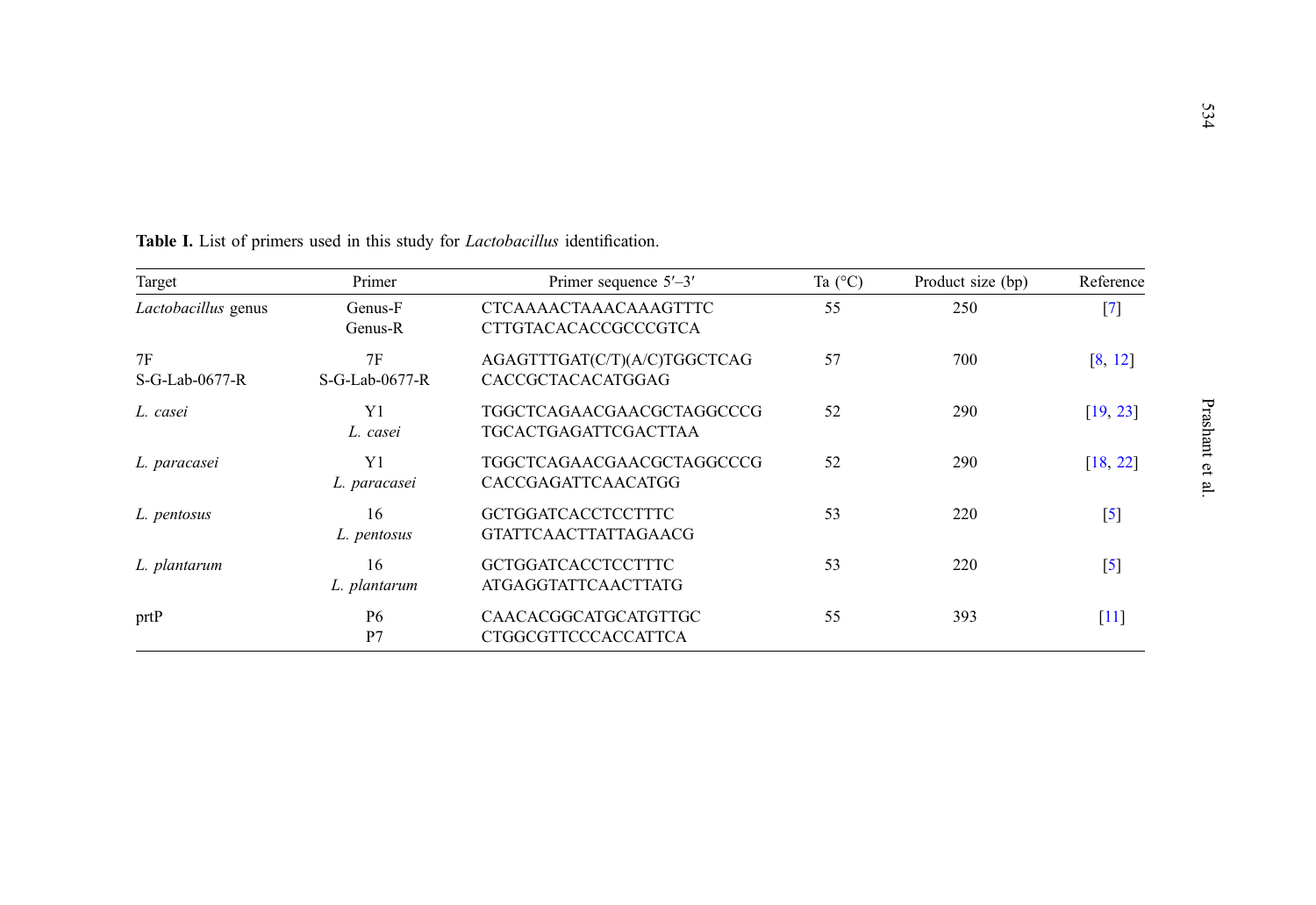of genomic DNA, 1 X Taq buffer,  $1.5 \text{ mmol·L}^{-1} \text{ MgCl}_2$ , 10 mmol·L<sup>-1</sup> of each dNTP, 50 ng of each primer, and 1 unit of Taq DNA polymerase (Bangalore Genei, Bangalore, India). Amplification was performed on an Eppendorf Mastercycler (Hamburg, Germany) according to earlier published literature [[5](#page-9-0), [7,](#page-9-0) [8,](#page-9-0) [11](#page-9-0), [12](#page-9-0), [18](#page-9-0), [22](#page-9-0)]. Amplification was verified by electrophoresis on 1.5% (w/v) agarose gel in 1 X TAE buffer using a 100 bp ladder (Bangalore Genei, Bangalore, India) as a molecular weight marker. Gels were stained with ethidium bromide (1 mg·mL<sup>-1</sup>).

Sequencing of 16S rDNA and phylogenetic analysis were performed as follows.

16S rDNA gene of all 35 isolates was amplified using primer 7F [\[12\]](#page-9-0) and primer S-G-Lab-0677-R [\(Tab. I\)](#page-3-0) [\[8](#page-9-0)]. The amplified PCR products from 35 isolates were purified with sodium acetate-ethanol precipitation. The PCR products  $(10 \mu L)$  were directly sequenced using primer 7F [[12](#page-9-0)] with the help of Big Dye Terminator Cycle Sequencing Kit (Applied Biosystem, Foster City, USA) on an automated genetic analyzer (ABI 3100 Applied Biosystem, USA) to obtain partial sequence of the 16S rDNA. Sequences so obtained were analyzed using the Chromas software (version 1.45, [http://www.technelysium.](http://www.technelysium.com.au/chromas.html) [com.au/chromas.html\)](http://www.technelysium.com.au/chromas.html). BLAST analysis was performed to check the identity of DNA sequence in the database and for species determination.

For the differentiation of closely related species, Lactobacillus casei and L. paracasei, Lactobacillus pentosus and L. planta-rum, species-specific PCR [\[5](#page-9-0), [18](#page-9-0)] was performed ([Tab. I\)](#page-3-0).

#### 2.7. Technological characterization of isolates

The isolates were evaluated in triplicates for various technological attributes.

In order to determine the lactic acidproducing ability of all isolates, tubes containing 20 mL of heat-treated (90 °C, 10 min) reconstituted skimmed milk (Modern Dairies, Karnal, India) having 11.5% TS were inoculated with active culture  $(1\% \text{ v/v})$ and incubated at 37 °C for 6 and 24 h. The percentage of lactic acid was estimated of samples by titrating curd with 0.1 N NaOH to an end point of pale pink using phenolphthalein as indicator and the pH of acidified milk was measured using a pH meter (Thermo Electron, Madison, WI, USA) in triplicate.

Exopolysaccharide (EPS) production of Lactobacillus isolates was screened by copper sulfate staining [\[1\]](#page-9-0). The isolates were microscopically examined for capsule formation.

Citrate utilization by Lactobacillus isolates was screened qualitatively on modified differential agar medium in which the formation of Prussian blue colonies shows positive citrate fermenting colonies as previously described [\[9](#page-9-0)].

To screen isolates for bacteriocin production, an assay was performed against two indicator organisms, Pediococcus acidilacticis NCDC 252 and L. brevis NCDC 01, using agar well diffusion assay [\[4\]](#page-9-0).

All isolates were examined for the presence of the prtP gene coding for cell envelope proteinase. In order to amplify this gene, primers P6 and P7 ([Tab. I](#page-3-0)) were used according to PCR conditions previously described [[11](#page-9-0)].

### 3. RESULTS

Mesophilic lactic count of cheese samples was found to vary between  $6.1 \times 10^6$ and  $7.1 \times 10^6$  g<sup>-1</sup>. Of 200 colonies initially screened on the basis of microscopic examination and catalase test, 35 isolates appeared to belong to the Lactobacillus genus and were further characterized by biochemical and molecular methods. All 35 isolates conformed to the general phenotypic characteristics of genus Lactobacillus,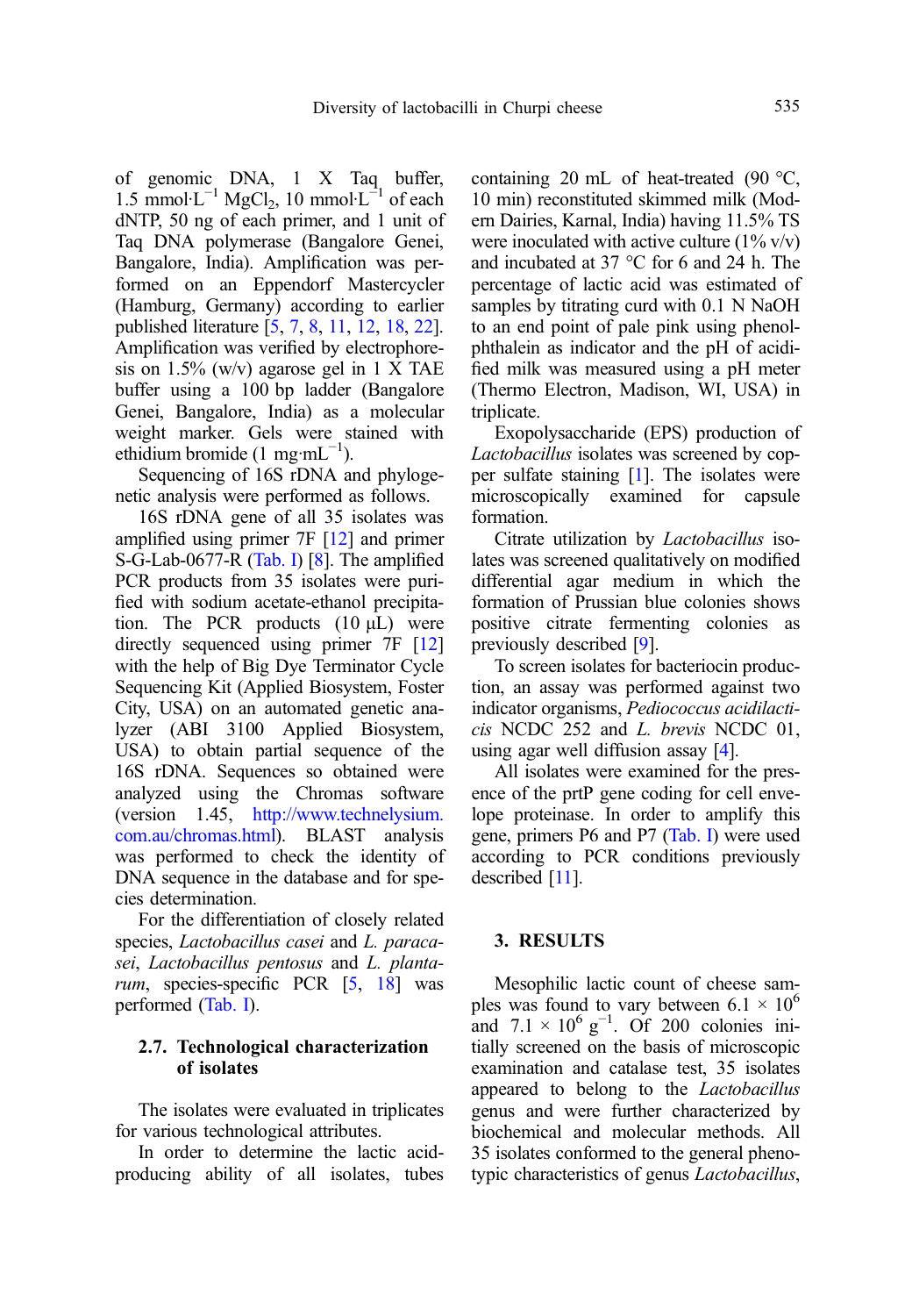| Isolates               |        |     |                |     | Growth at                                  |        |        |     | Arginine | Citrate     |        |                          |      | prtP gene EPS pH 6 $h^a$ pH 24 $h^a$ Acidity Acidity |                  |                   |
|------------------------|--------|-----|----------------|-----|--------------------------------------------|--------|--------|-----|----------|-------------|--------|--------------------------|------|------------------------------------------------------|------------------|-------------------|
|                        |        |     | NaCl NaCl NaCl |     | 4% 6.5% 8% pH 3.9 pH 9.6 10 °C 15 °C 45 °C |        |        |     |          | utilization |        |                          |      |                                                      | 6 h <sup>a</sup> | 24 h <sup>a</sup> |
| L. brevis Y-1-3        |        |     |                |     |                                            |        |        |     | $^{+}$   | $+$         |        |                          | 4.34 | 4.13                                                 | 0.90             | 1.17              |
| $L.$ brevis Y-2-10     | $^{+}$ |     |                | $+$ |                                            |        | $+$    |     | $+$      | $+$         |        |                          | 4.26 | 4.03                                                 | 0.85             | 1.05              |
| L. coryniformis Y-1-17 | $^{+}$ |     |                |     |                                            | $+$    | $+$    | $+$ |          |             |        |                          | 6.56 | 5.33                                                 | 0.20             | 0.46              |
| L. coryniformis Y-1-18 |        |     |                |     | $\overline{\phantom{0}}$                   | $+$    |        |     |          |             |        |                          | 6.56 | 5.23                                                 | 0.24             | 0.45              |
| L. coryniformis Y-3-1  |        |     |                |     | $\overline{\phantom{0}}$                   | $+$    | $+$    |     |          |             |        |                          | 6.44 | 5.41                                                 | 0.38             | 0.42              |
| L. coryniformis Y-3-8  | $^+$   |     |                |     |                                            | $+$    | $+$    |     |          |             |        |                          | 6.46 | 4.17                                                 | 0.94             | 1.01              |
| L. paracasei Y-1-10    | $^{+}$ |     |                |     |                                            |        |        |     |          | $^{+}$      | $+$    |                          | 5.71 | 5.14                                                 | 0.45             | 0.55              |
| L. paracasei Y-1-19    | $+$    | $+$ |                |     |                                            |        |        |     |          |             | $+$    |                          | 6.39 | 5.0                                                  | 0.24             | 0.43              |
| L. paracasei Y-1-20    | $+$    |     |                |     |                                            |        |        |     |          | $^{+}$      | $+$    |                          | 6.36 | 5.24                                                 | 0.25             | 0.50              |
| L. paracasei Y-1-23    | $^{+}$ |     |                |     |                                            |        |        |     |          | $\equiv$    | $^{+}$ | $\overline{\phantom{m}}$ | 6.37 | 4.84                                                 | 0.30             | 0.70              |
| L. paracasei Y-3-2     | $+$    | $+$ |                |     |                                            | $+$    | $+$    |     |          | $+$         |        |                          | 5.55 | 5.40                                                 | 0.24             | 0.46              |
| L. paracasei Y-3-5     | $^{+}$ |     |                |     |                                            | $+$    | $+$    |     |          |             | $+$    |                          | 4.30 | 4.10                                                 | 0.87             | 0.97              |
| L. paracasei Y-3-6     |        |     |                |     |                                            | $+$    | $^{+}$ |     |          |             | $+$    | $\overline{\phantom{m}}$ | 6.52 | 5.30                                                 | 0.23             | 0.5               |
| L. paracasei Y-3-10    |        |     |                |     |                                            | $+$    | $+$    |     |          |             | $+$    |                          | 6.39 | 4.44                                                 | 0.23             | 0.97              |
| L. paracasei Y-3-11    |        |     |                |     |                                            | $+$    | $+$    |     |          |             |        |                          | 4.25 | 4.01                                                 | 0.23             | 1.01              |
| L. paracasei NRC-1     |        |     |                |     | $\overline{\phantom{0}}$                   | $+$    | $+$    |     | -        | $+$         | $+$    | $\overline{\phantom{m}}$ | 5.70 | 5.43                                                 | 0.26             | 0.42              |
| L. paracasei NRC-2     |        |     |                |     |                                            | $^{+}$ | $^{+}$ |     |          |             |        |                          | 5.98 | 5.02                                                 | 0.35             | 0.67              |
| L. paracasei NRC-3     | $^{+}$ |     |                |     |                                            | $^{+}$ | $^{+}$ |     |          | $^{+}$      |        |                          | 6.47 | 4.76                                                 | 0.23             | 0.67              |

<span id="page-5-0"></span>Table II. Biochemical and technological characteristics of *Lactobacillus* strains isolated from Churpi cheese ([Fig.](#page-8-0) 2).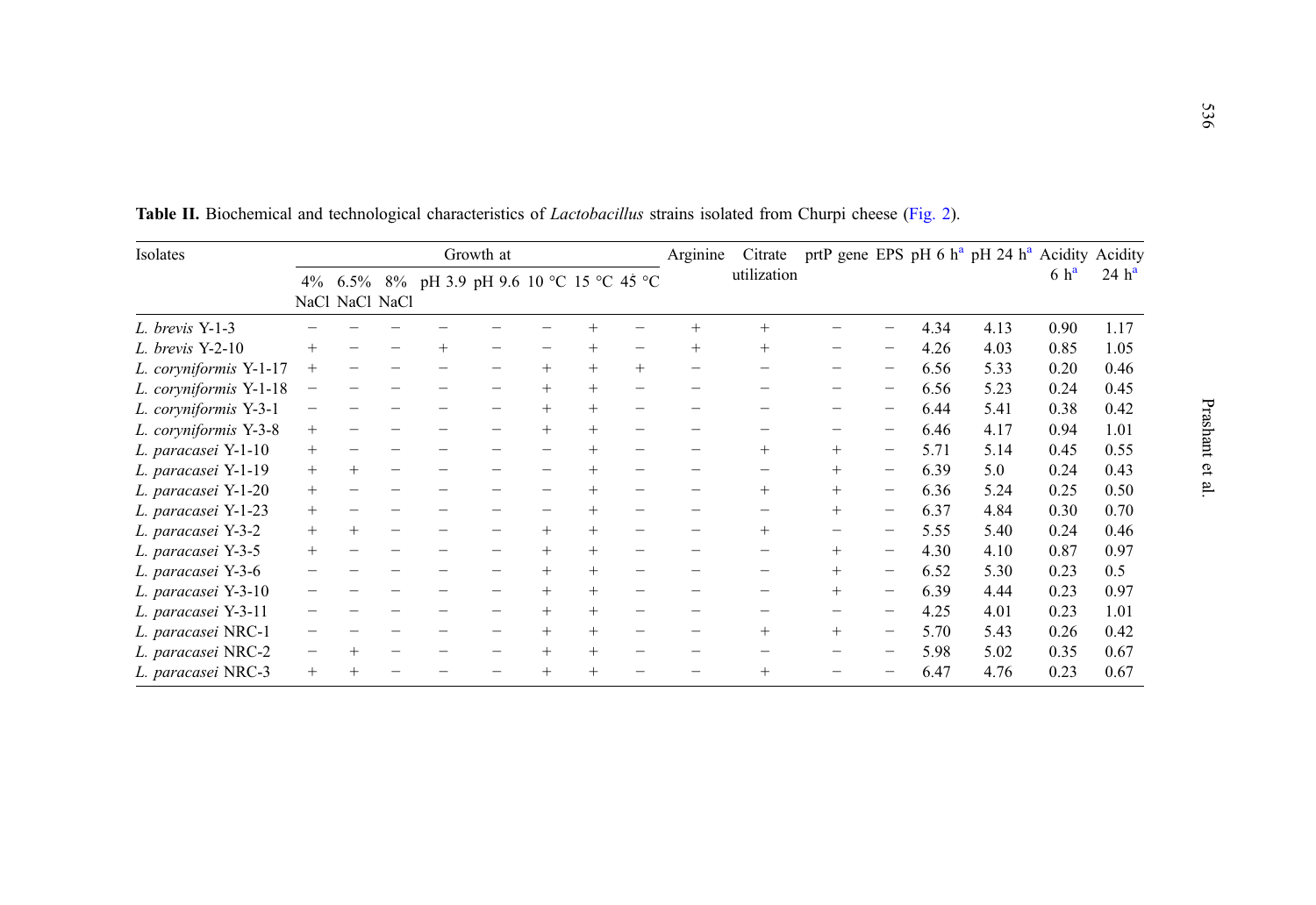<span id="page-6-0"></span>

|  |  |  | Table II. Continued. |  |
|--|--|--|----------------------|--|
|--|--|--|----------------------|--|

| Isolates             |                          |        |                | Growth at                               |        |        | Arginine | Citrate     | prtP gene EPS pH 6 $h^a$ pH 24 $h^a$ Acidity Acidity |                 |      |      |                  |                   |
|----------------------|--------------------------|--------|----------------|-----------------------------------------|--------|--------|----------|-------------|------------------------------------------------------|-----------------|------|------|------------------|-------------------|
|                      | $4\%$                    |        | NaCl NaCl NaCl | 6.5% 8% pH 3.9 pH 9.6 10 °C 15 °C 45 °C |        |        |          | utilization |                                                      |                 |      |      | 6 h <sup>a</sup> | 24 h <sup>a</sup> |
| L. paracasei NRC-4   | $^{+}$                   |        |                |                                         |        |        |          |             |                                                      | $+$             | 5.07 | 4.90 | 0.72             | 0.87              |
| L. paracasei NRC-5   | $^{+}$                   |        |                |                                         | $+$    | $+$    |          | $+$         | $+$                                                  |                 | 4.44 | 4.20 | 0.93             | 1.07              |
| L. paracasei NRC-6   | $\overline{\phantom{0}}$ |        |                |                                         | $+$    | $^{+}$ |          |             | $+$                                                  | $\qquad \qquad$ | 5.56 | 5.21 | 0.62             | 0.53              |
| L. paracasei NRC-7   |                          |        |                |                                         | $+$    | $^{+}$ |          |             | $+$                                                  |                 | 5.74 | 5.13 | 0.31             | 0.64              |
| L. paracasei NRC-11  |                          |        |                |                                         |        |        |          |             | $+$                                                  | $+$             | 5.20 | 5.14 | 0.54             | 0.60              |
| L. plantarum Y-2-1   | $+$                      |        |                |                                         |        |        |          | $+$         | -                                                    |                 | 5.41 | 5.12 | 0.43             | 0.65              |
| L. plantarum Y-2-5   | $+$                      | $+$    |                |                                         |        | $+$    |          |             |                                                      | $+$             | 5.63 | 5.17 | 0.46             | 0.56              |
| L. plantarum Y-2-7   | $+$                      |        |                |                                         |        |        |          |             | -                                                    |                 | 6.44 | 5.36 | 0.22             | 0.44              |
| L. plantarum Y-2-8   | $+$                      | $^{+}$ |                |                                         |        |        |          | $^{+}$      |                                                      |                 | 6.46 | 5.26 | 0.22             | 0.54              |
| L. plantarum Y-2-9   | $+$                      | $^{+}$ |                |                                         |        |        |          | $+$         |                                                      |                 | 6.45 | 5.94 | 0.22             | 0.42              |
| L. plantarum Y-2-11  | $^{+}$                   | $+$    |                |                                         |        |        |          | $+$         |                                                      |                 | 6.51 | 5.44 | 0.22             | 0.46              |
| L. plantarum Y-2-14  | $+$                      | $+$    | $+$            |                                         | $+$    | $+$    |          |             |                                                      |                 | 4.99 | 4.32 | 0.83             | 0.96              |
| L. plantarum Y-2-15  | $+$                      |        |                |                                         |        |        |          | $+$         |                                                      |                 | 6.43 | 5.40 | 0.22             | 0.50              |
| L. plantarum Y-2-16  | $+$                      |        |                |                                         | $+$    |        |          | $^{+}$      |                                                      |                 | 6.47 | 5.37 | 0.22             | 0.43              |
| L. plantarum Y-2-17  | $+$                      | $^{+}$ |                |                                         |        |        |          |             |                                                      |                 | 6.53 | 5.28 | 0.22             | 0.54              |
| L. plantarum Y-3-3   | $^{+}$                   |        |                |                                         | $^{+}$ |        |          | $+$         |                                                      | $^{+}$          | 4.25 | 4.03 | 0.45             | 0.59              |
| L. helveticus NRC-12 |                          |        |                |                                         |        |        |          |             |                                                      |                 | 5.42 | 5.05 | 0.43             | 0.75              |

<sup>a</sup> Mean value of triplicate.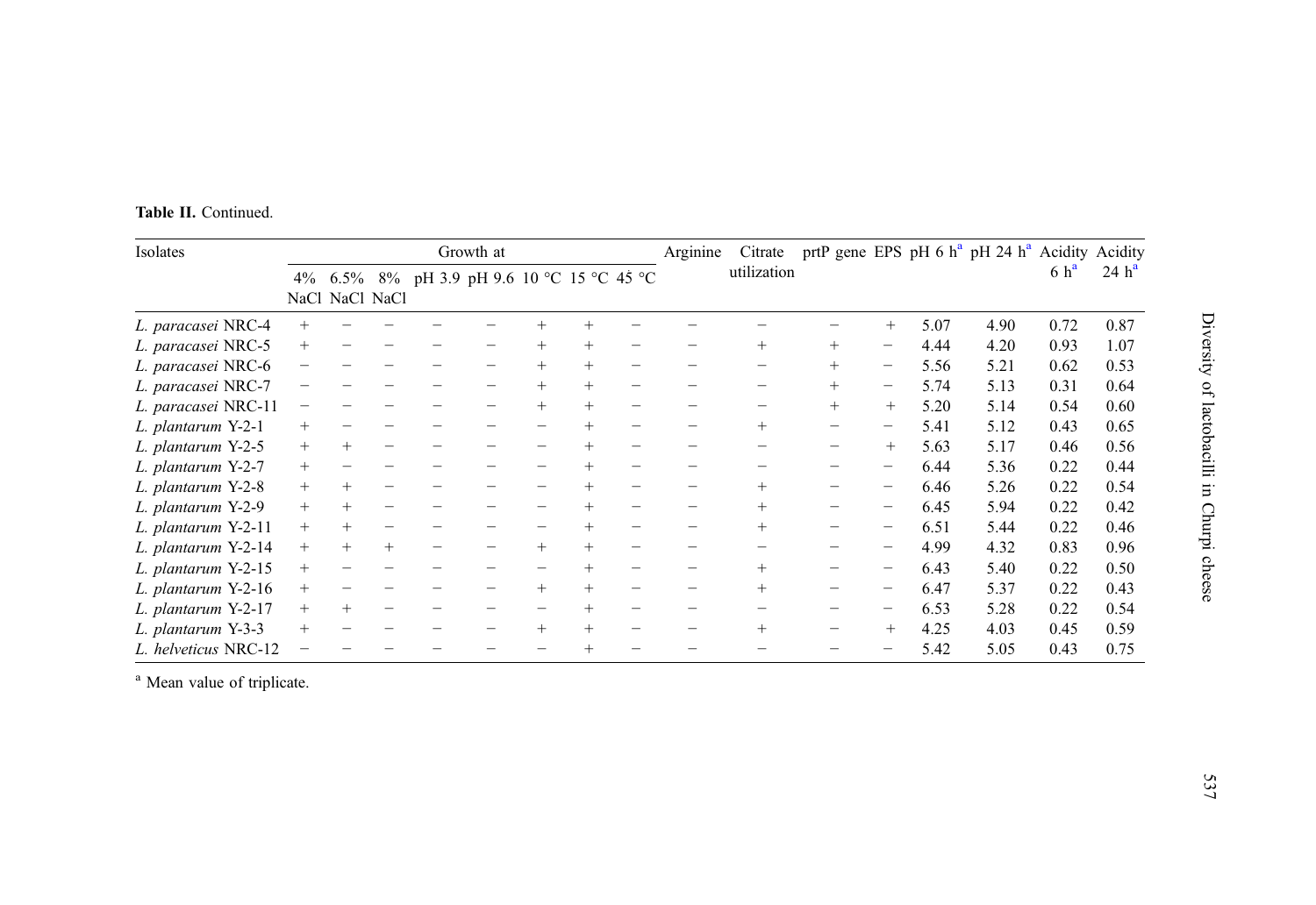

Figure 1. Genus-specific PCR of Lactobacillus (250 bp)  $L = 100$  bp ladder, lane  $1 = L$ , *brevis* Y-1-3,  $2 = L$ . paracasei Y-1-10,  $3 = L$ . coryn*iformis* Y-1-17,  $4 = L$ . *plantarum* Y-2-1, and  $5 = L$ . helyeticus NRC-12.

i.e. Gram positive, rod shaped, nonmotile, non-sporulating, and catalase negative [\(Tab. II\)](#page-5-0). The generic status was further confirmed by PCR as all the isolates showed amplification product of expected size (250 bp) using genus-specific primers (Fig. 1). Based on the phenotypic characters, the isolates were tentatively designated as  $L.$  casei (17),  $L.$  plantarum (11), Lactobacillus coryniformis (4), L. brevis  $(2)$ , and *L. helveticus*  $(1)$ . For species confirmation, partial sequencing of 16S rDNA (V1–V3 region) was performed. The species level identification could only be done for L. brevis, L. helveticus, and L. coryniformis isolates on the basis of 16S rDNA sequencing. The species designation of other isolates could not be resolved by the 16S rDNA sequencing astheBLASTanalysis results showed equal resemblance to the closely related species, L. casei and L. paracasei; L. plantarum and L. pentosus. To resolve the issue further, a species-specific PCR was performed and it finally confirmed the isolates to be L. paracasei and L. plantarum. Sequence data generated for all isolates were submitted to the GenBank under the following Accession Nos. EU637371– EU637403, EU886737, and EU886738. Except the two isolates NRC-1 and NRC-2, the partial sequencing of 16S rDNA demonstrated high identity (99–100%) with 16S rDNA sequence respective to the members of *Lactobacillus* from the GenBank database.

#### 4. DISCUSSION

The fermentation of traditional foods is usually affected by natural, wild-type LAB originating from the raw materials and the environment. This study shows the predominance of L. paracasei and L. plantarum in Churpi cheese. This cheese is made from raw milk of yak in indigenously designed churners made from wood and bamboo strips. The churners and the bamboo strips may contribute to the microflora of cheese as young bamboo shoots have been shown to harbor lactobacilli. Tamang and Sarkar [[16](#page-9-0)] showed the predominance of L. plantarum and L. brevis in young bamboo shoots. In a recent study on fresh and fermented yak milk, Wu et al. [\[21\]](#page-9-0) reported the presence of L. fermentum, L. helveticus, and Lactobacillus curvatus showing that lactobacilli could play an important role in the fermentation of yak milk.

L. paracasei, L. brevis, and L. plantarum have been reported to be the predominant members of the nonstarter lactic acid bacteria (NSLAB) community of mature Zlatar and Spanish goat cheese [\[14,](#page-9-0) [17](#page-9-0)], which are also artisanal type of cheese. The lactobacilli grow as secondary flora particularly during the maturation process and influence the organoleptic properties of the cheese [[17](#page-9-0)]. *Lactobacillus* species, viz. L. brevis, L. fermentum, L. rhamnosus, and L. coryniformis, are less commonly found in cheese where NSLAB densities are initially lower and build up with time during maturation  $[6]$ . L. coryniformis is an uncommon species found in low densities in cheeses and we obtained the same result in the case of Churpi cheese also. In this study, we tried to identify the isolates genotypically by comparing the partial sequence of 16S rDNA as the majority of lactobacilli can be identified by sequencing of the first half region, i.e. from V1 to V3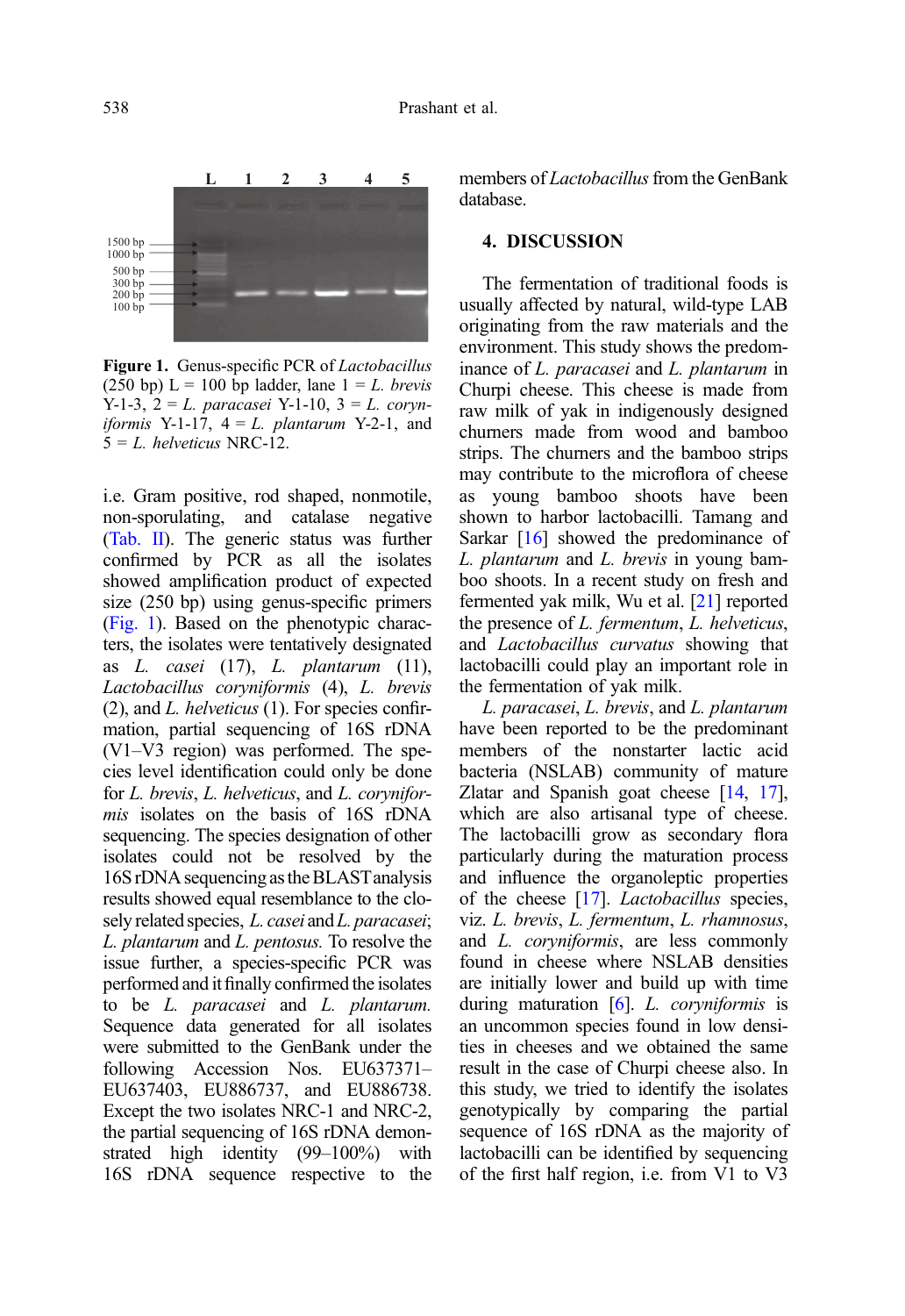<span id="page-8-0"></span>

Figure 2. Percentage acidity (mean value of triplicate) produced after 6 and 24 h by different isolates of Lactobacillus as listed in [Table II.](#page-5-0)

of 16S rDNA [[3\]](#page-9-0). However, it was not able to resolve some of the closely related species, as L. casei, L. paracasei, L. plantarum, and L. pentosus showed a very high degree of sequence similarity in the amplified region. In such cases, the use of speciesspecific PCR or complete sequencing of 16S rDNA is preferable [\[15](#page-9-0)]. The identity of closely related species was successfully ascertained by the use of species-specific PCR. Genotypic heterogeneity could be seen in *L. paracasei* as isolates NRC-1 and NRC-2 showed only 95–96% sequence similarity, with the existing sequences in the GenBank database.

Technological properties of starter and nonstarter bacteria are known to affect the cheese quality. The most acidifying strains found were L. coryniformis (Y-3-8), L. paracasei (NRC-5), L. brevis (Y-1-3), L. paracasei (Y-3-5), L. brevis (Y-2-10), and L. plantarum (Y-2-14), which produced between 0.83% and 0.94% lactic acid after 6 h at 37 °C, while other isolates produced lower amounts of lactic acid in milk. Among strains of different LAB isolated from traditional Egyptian dairy products, Ayad et al. [[2](#page-9-0)] also reported overall lower acidifying activity in the case of wild-type lactococci. A total of 15 citrate utilizing isolates were identified belonging to L. plantarum and L. paracasei. Crow et al. [[6](#page-9-0)] also reported NSLAB from Cheddar cheese to be citrate fermenters. The citrate-positive isolates can influence the organoleptic attributes of cheese due to the production of carbonyl compounds and carbon dioxide. The production of EPS influences the textural and rheological properties of fermented milk products. It contributes to water retention in the final product, may impart a higher flavor intensity due to carbohydrate masking, and improve the mouth feel. The proteolytic activity of LAB has a role in cheese maturation. In this study, only L. paracasei isolates (12) were found positive for the prtP gene. As all technological properties were estimated only qualitatively, hence no relationship could be established among different technological traits.

A polyphasic approach involving the combination of biochemical and molecular techniques allowed the identification of lactobacilli in Churpi cheese. No discrepancy was detected in phenotypic traits and molecular identification. These strains of lactobacilli can be further explored for the development of primary and adjunct starter cultures for Churpi and other artisanal cheeses.

Acknowledgments: We sincerely acknowledge the financial assistance of the Indian Council of Agriculture Research (ICAR), Government of India, New Delhi in the form of Network Project on Application of Microbes in Agriculture and Allied Sectors (AMAAS). The authors also acknowledge the help provided by the Directors of NBAIM and NBAGR. Senior Research Fellowship of Prashant by ICAR is also acknowledged.